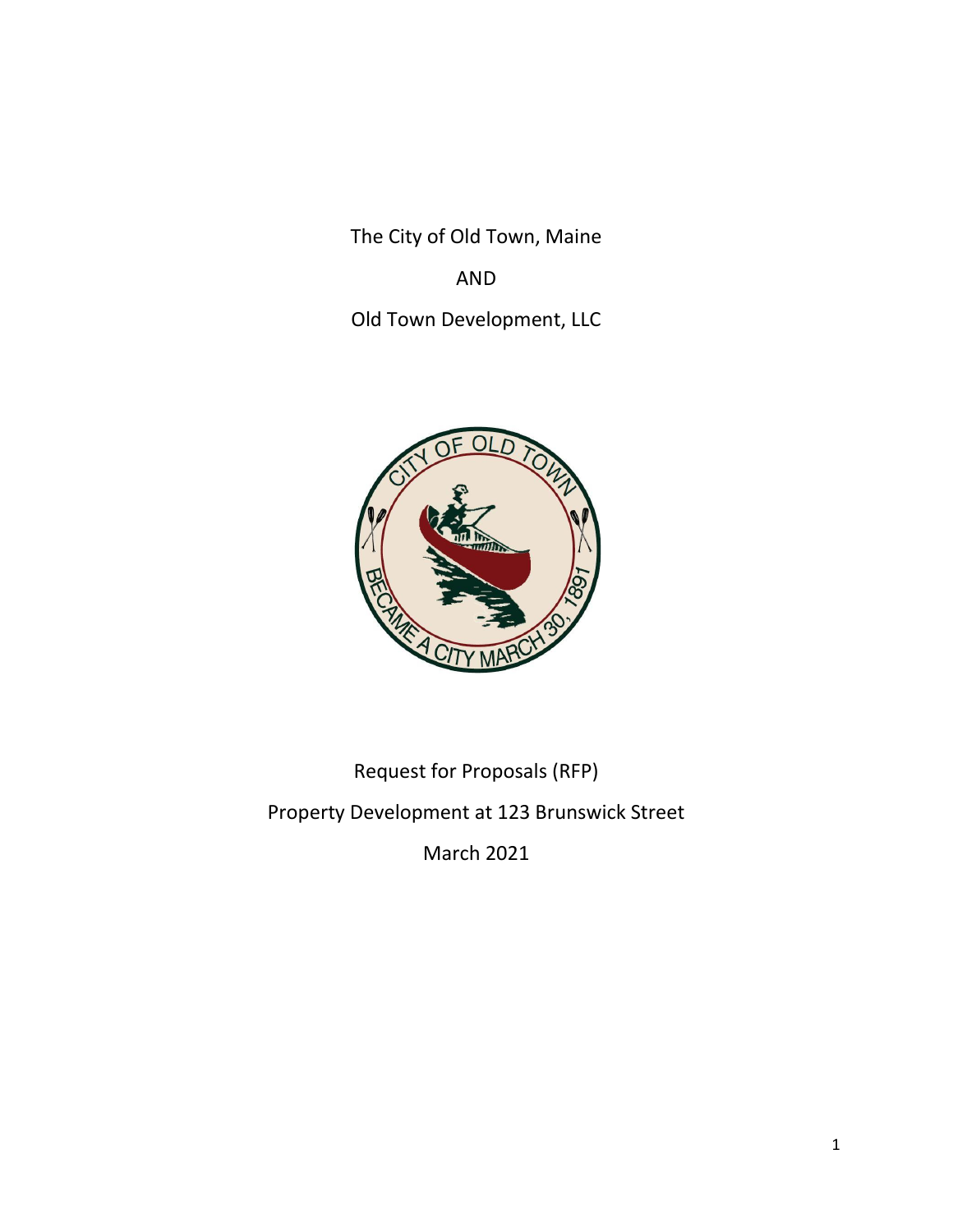#### **I. INVITATION TO BID**

The Old Town Development, LLC is seeking proposals to develop one (1) vacant parcel of land, within the downtown district. The focus for this development is residential, however a mixed-use project will certainly be considered for approval. The vacant lot was once part of former Old Town Canoe factory site. The City of Old Town and the Old Town Development, LLC believe this project will complement the larger vision of the downtown revitalization and reflects the need to increase residential density as reflected in the 2016 Comprehensive Plan.

Downtown Old Town has seen the recent opening of a new upscale restaurant and night club. Future development by the same ownership group of this restaurant and night club includes a 1,100-seat music venue that will host approximately 150 events annually and estimates 70,000 visitors to the City each year. Increased visitor traffic to this venue, along with other existing businesses, will spur additional development within the district. The addition of these new developments coupled with the goals of our comprehensive plan has created a need for greater residential density.

The last 18-24 months have seen an addition of approximately 65 apartment units. Demand for these new units have outpaced supply. These new units have maximized the allowable density at each location, while esthetically adding to each of the neighborhoods they occupy.

Important to the City and the Old Town, LLC is a proposal that meets the long-term vision of the downtown district. The City prefers a project that places ownership of the property in the hands of a private developer but would consider a financial arrangement that would include a long-term lease if beneficial to a developer.

The City and the Old Town Development, LLC have identified several goals that this project(s) will accomplish. Proposals will be evaluated on the ability of a developer to meet the following goals:

- 1. Create multi-unit dwellings that maximize the density of this lot as outlined in both the comprehensive plan and downtown revitalization plan.
- 2. Create an esthetically pleasing project that complements the character of the downtown and its surrounding neighborhoods.
- 3. Repurpose the property within a timeline that allows for safe and efficient construction but minimizes the impact within the surrounding neighbor hoods.

The City of Old Town and the Old Town Development, LLC reserves the right to reject any or all proposals or suspend this process at any time. The City of Old Town and the Old Town Development, LLC makes no representations or warranties, express or implied as to the accuracy and/or completeness of the information provided in this RFP. This RFP (including all attachments and supplements) is made subject to errors, omissions, prior sale, lease or financing and withdrawal without prior notice, and changes to, additional, and different interpretations of laws and regulations.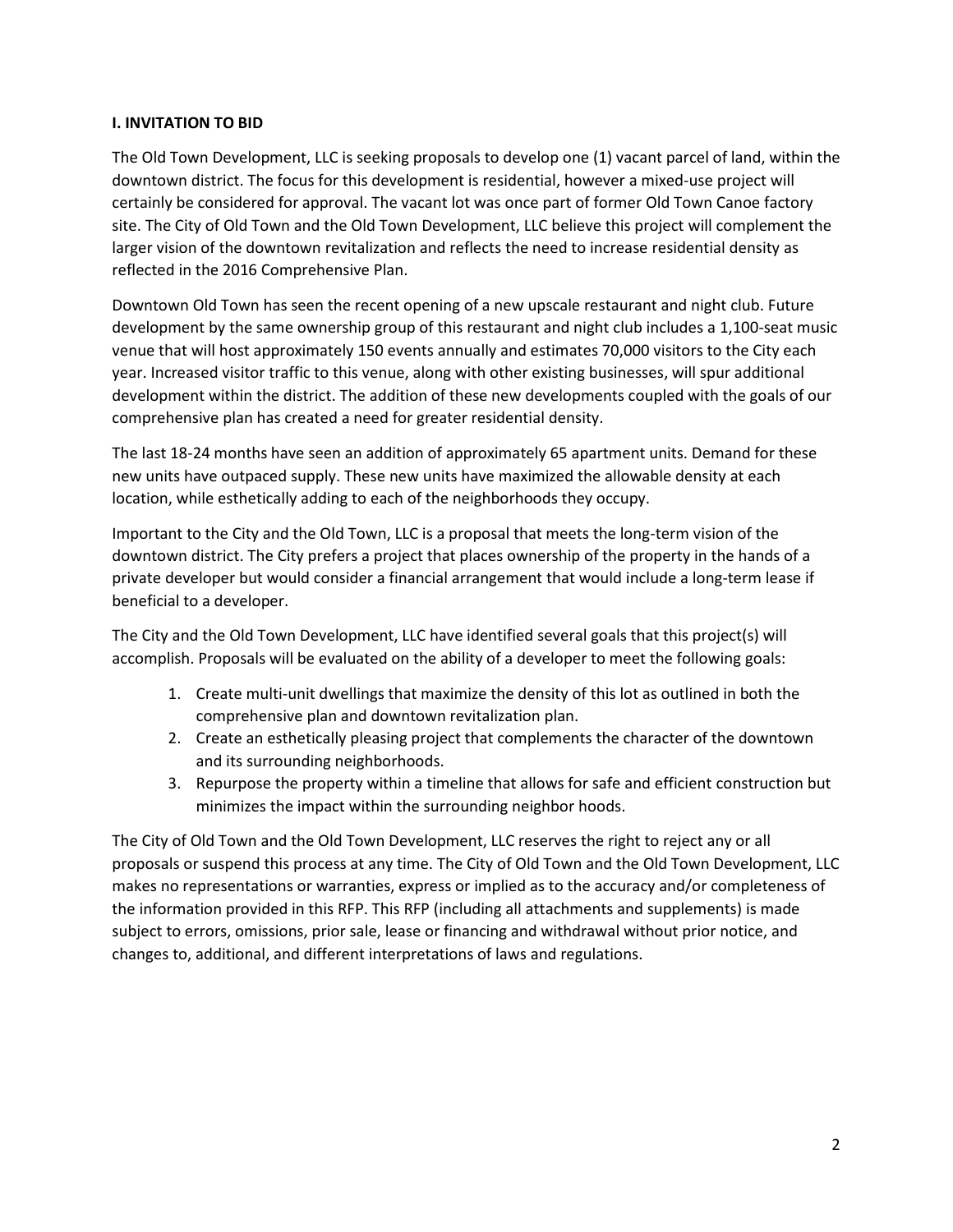Submission requirements:

1. Each developer will submit five (3) copies no later than 5:00 pm on the; date, time, and place for submission.

2. Proposals should be marked: "1123 Brunswick Street RFP Response".

- 3. Proposals will be accepted up until the close of business on April 30, 2021.
- 4. Incomplete responses will not be accepted and must be signed by authorized parties.
- 5. All submissions are subject to all Freedom to Information Act requests.

Inquiries and questions:

1. All inquiries and information requests should be submitted in writing to EJ Roach, Director of Economic and Community Development, via email at [eroach@old-town.org.](mailto:eroach@old-town.org)

Proposers' Responsibility for due diligence:

Prospective developer(s) submitting proposals should undertake their own review and analyses concerning physical conditions, environmental conditions, applicable zoning, required permits and approvals, and other development and legal considerations.

#### **II. SITE TOUR AND BRIEFING**

Important to successfully redeveloping this parcel is having a good understating and knowledge of the site location and its proximity to Main Street. Understanding the current growth and development within Old Town and the surrounding communities is important to this project. In addition to viewing the development site, a briefing with key City staff and leadership within the community will be offered to all potential developers.

Interested developers are strongly encouraged visit the site, 123 Brunswick Street, Old Town, ME 04468. A virtual tour may be conducted to accommodate potential developers.

#### **III. PROPERTY DESCRIPTION**

| <b>Address: 123 Brunswick Street</b> |  |
|--------------------------------------|--|
| Map 25, Lot 037                      |  |
| 0.53 Acres                           |  |
| Assessed land value: \$36,500        |  |
| Zoned I-1 Industrial                 |  |
| Neighboring Parcels are zoned R-2    |  |

Utilities:

| <b>Utility</b>     | Provider                          |
|--------------------|-----------------------------------|
| Water              | <b>Old Town Water District</b>    |
| Sewer              | <b>Old Town Pollution Control</b> |
| Electric           | <b>Versant Power</b>              |
| <b>Natural Gas</b> | <b>Bangor Gas</b>                 |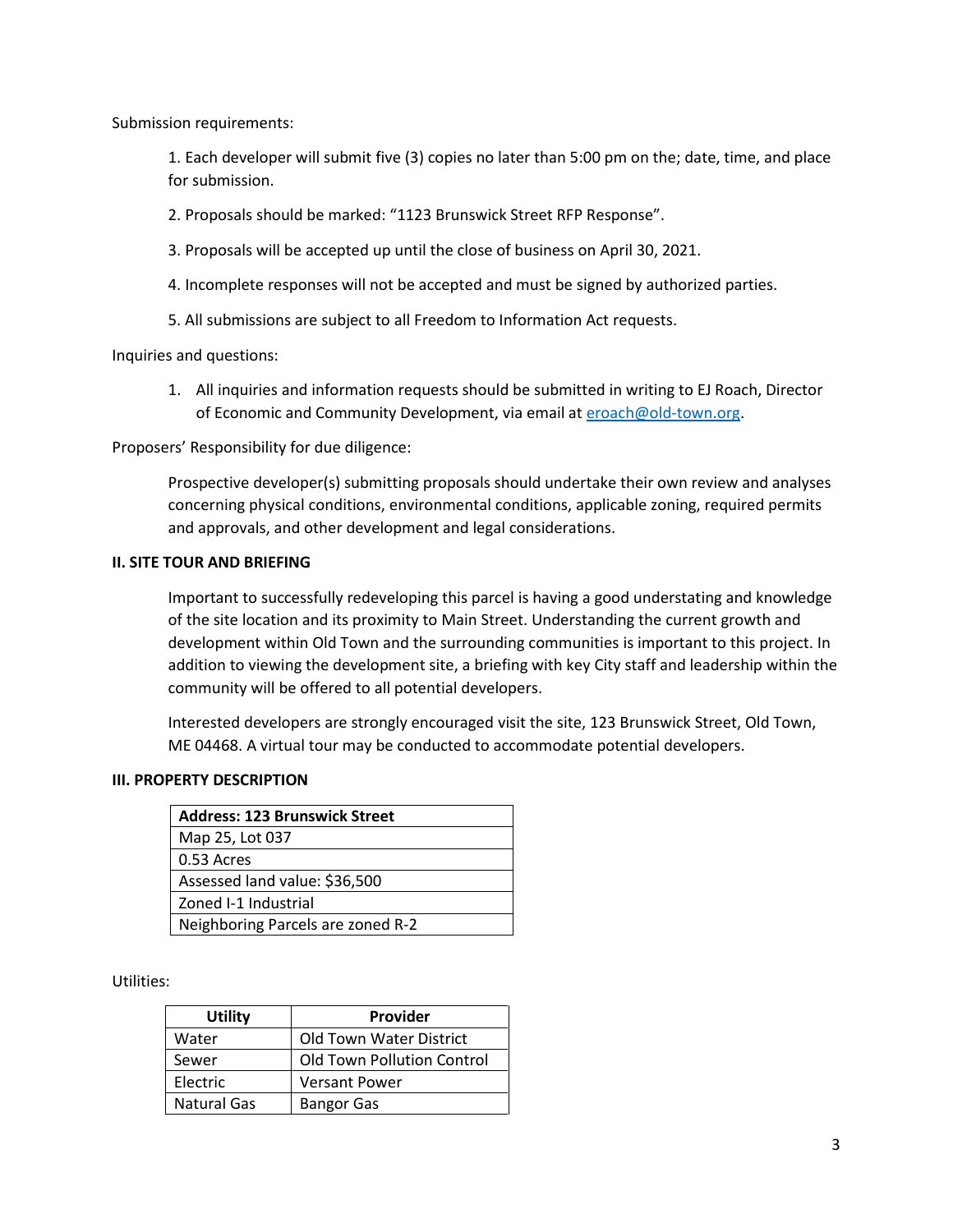| Internet  | Several (Including fiber) |
|-----------|---------------------------|
| Telephone | Several                   |
| Cable     | Spectrum                  |

Utility Capacity (Water & Sewer):

Bidders are responsible for their own review and analysis related to all aspects of the project.

#### Buildings and improvements:

There are no existing buildings on the site. Buildings did exist on each property and were removed.

#### Zoning:

The property is currently zoned I-2 (Industrial). Prior to any transfer of property, the City will take the necessary steps to make changes to the zoning to allow for residential and mixed use.

All zoning for this development site may be accessed via the following link:

[http://oldtownftp.bizcompasscloud.com/City%20Website/Documents/Code%20Enforcement/Z](http://oldtownftp.bizcompasscloud.com/City%20Website/Documents/Code%20Enforcement/Zoning%20Ordinance.PDF) [oning%20Ordinance.PDF](http://oldtownftp.bizcompasscloud.com/City%20Website/Documents/Code%20Enforcement/Zoning%20Ordinance.PDF)

#### **IV. DEVELOPMENT GUIDELINES**

Programmatic Objectives:

- Develop 12-14 apartments to increase housing density within the downtown.
- A reduction in the number of units may be considered if office or commercial space is incorporated into the project.
- Reduce the average age of residential housing stock within the downtown district.
- Generate additional commercial and business development within the district.
- Encourage improvements and/or renovations to other private rental units within the downtown district.
- Develop residential housing that will attract working professionals to the community.
- Create housing within the city that maximizes the use of city services (i.e., water, sewer, road infrastructure, etc.).
- Align with the City's Comprehensive Plan goals.
- Align with the City's Downtown Plan Goals.

Building Design & Construction:

- Proposed development will consist of 12-14 apartments or fewer apartments combined with first-floor office and or commercial space.
- Roof line expected to be one of the following designs: Gable & Valley, Gable with Dormer, Hip & Valley, Hip Roof or Cross Gabel. Alternative styles may be submitted for consideration.
- The proposed site plan should include road access, an explanation of the internal traffic flow pattern and how traffic will be managed to ensure safety of all tenants.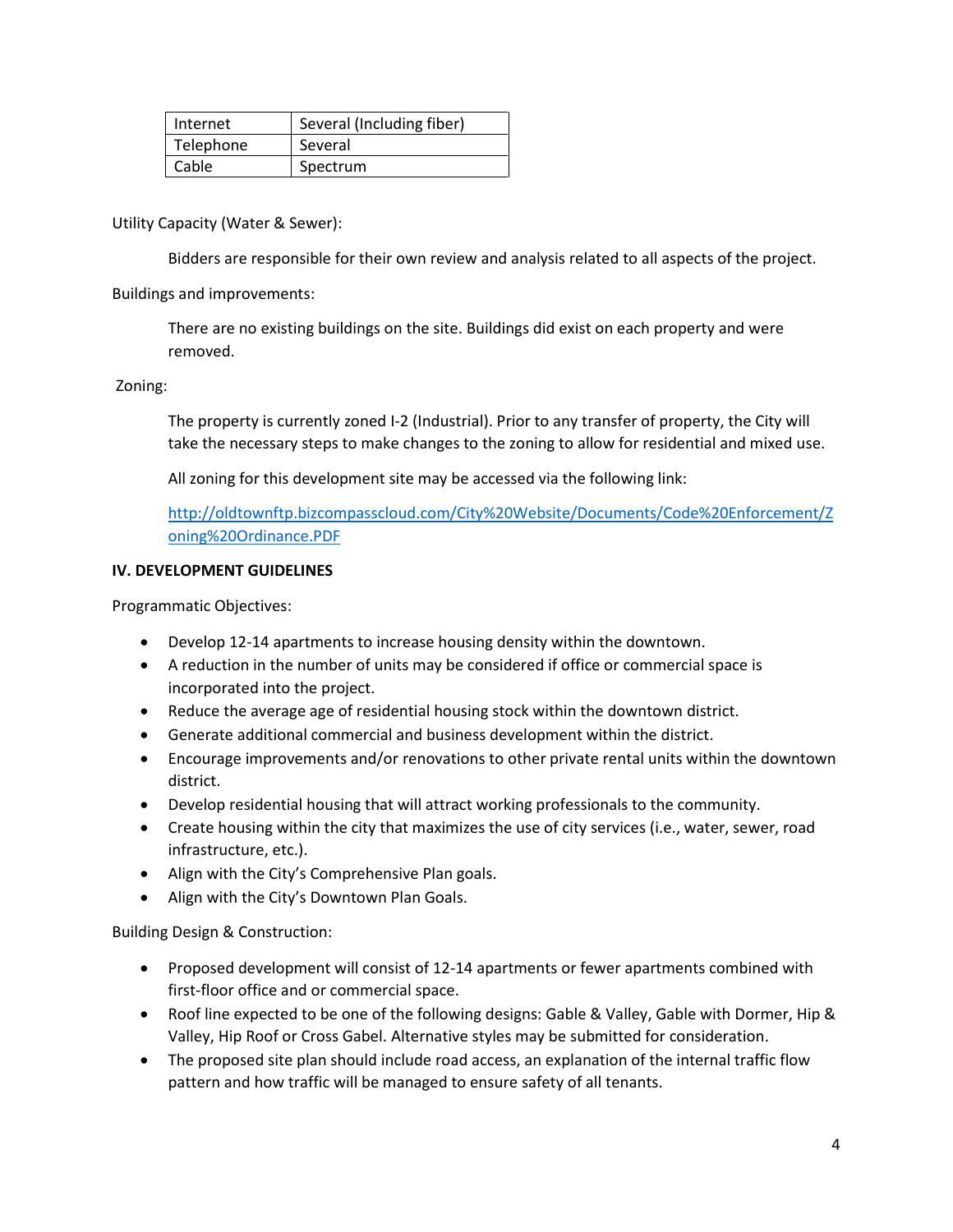• Development will follow all established building codes and ordinances established by the City of Old Town, Maine. [http://oldtownftp.bizcompasscloud.com/City%20Website/Documents/Code%20Enforcement/Z](http://oldtownftp.bizcompasscloud.com/City%20Website/Documents/Code%20Enforcement/Zoning%20Ordinance.PDF) [oning%20Ordinance.PDF](http://oldtownftp.bizcompasscloud.com/City%20Website/Documents/Code%20Enforcement/Zoning%20Ordinance.PDF)

Price and Financial Guidelines/Incentives:

Included in the proposal should be an offer that reflects a reasonable value of the property. An offer will not be accepted or rejected only on the criteria of price. Decisions will be made on the holistic impact of the project. Below is information that may factor into a purchase price.

- Assessed price of land: \$36,500
- Tax Increment Financing (TIF) district: YES
- Opportunity Zone: YES
- Mill Rate at time of this publication: \$22.86

Management and Maintenance Plan:

Provide a management plan specific to the operation of this property post construction. The management plan should include who will manage the property. If a manager has not been selected, please explain how the developer plans on procuring a management agent. The plan should address if there will be on-site management and if so, how that will work, and if not, how that will be handled. Proposers should include a maintenance plan and detail the storage of maintenance equipment.

#### Development Agreement:

The City of Old Town and the Old Town Development, LLC intends to execute a Development Agreement with the selected developer within 60 days of selection. This agreement will incorporate the provisions of the developer's accepted proposal and will detail how the developer will develop, construct, and operate the project.

#### **V. SUBMISSION REQUIREMENTS:**

- A. Developer and development team
- B. Development concept
- C. Project financing and financial analysis \*
- D. Conceptual design
- E. Implementation plan & timeline
- F. Management plan

\*Financial information from private individuals must be treated as private, confidential information with access limited to essential individuals in accordance with state and federal laws.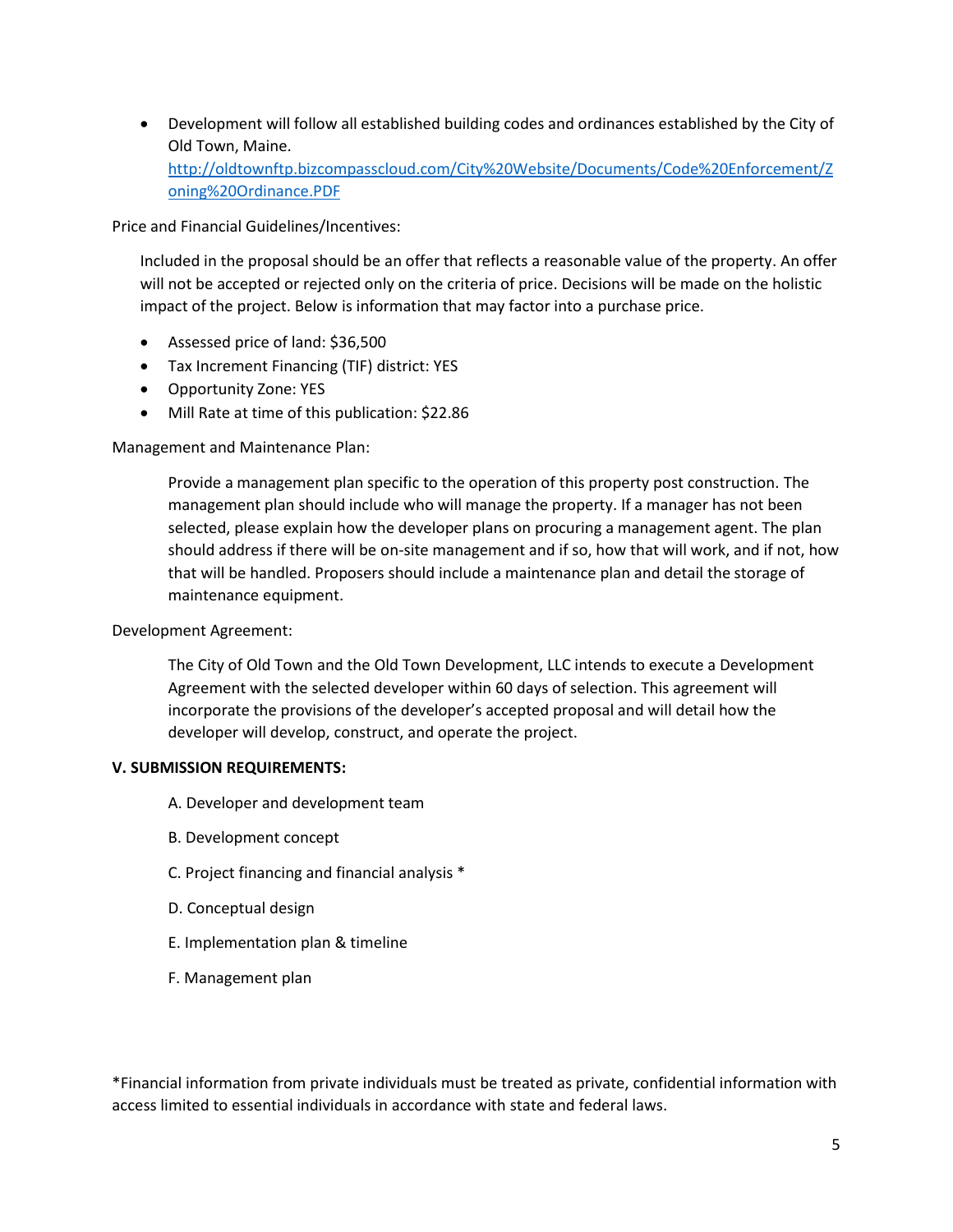1. The Developer and Development Team

A. The proposal must include a description of the development team, the individuals, and organizations to be involved in the development, in particular the project manager, and their experience. The development team shall include, without limitation, the developer, architect, engineers, and consultants, and may include the contractor, property manager, lenders, and investors. Background information, including firm resumes and resumes for principals and employees expected to be assigned to the project, shall be provided.

B. Narrative on why the project is similar and why your experience is relevant to the proposed development project.

C. Confirmation that no local, state, or federal taxes are due and outstanding for the development team or any constituent thereof.

D. List of current projects under development and at what stage these projects are in (predevelopment, pending funding, construction, etc.)

E. Provision of at least three (3) references with contact names, title and current telephone numbers and e-mail addresses, who can provide information concerning the Proposer's experience in similar projects.

2. Development Concept

A. The estimated unit price compared to similar markets.

- B. Unit breakdown by bedroom size.
- C. Description of a marketing plan.

D. Discussion of the physical plan and architectural character of the project and the various programmatic and physical elements of the development, including energy savings/green building elements, etc.

E. Discussion of any environmental requirements, if applicable, and how the site design meets these requirements.

#### 3. Project Financing and Financial Analysis

A. proposed pre-development budget, including all projected sources to be used to secure the necessary permits and approvals for the construction and operation of the development.

B. development budget which includes a detailed source and uses.

C. 7-10-year operating budget

#### 4. Conceptual Design Drawings (11 x 17 plans)

A. site plan that describes; entry way, driveway, parking layout, building locations, storage locations (if applicable), and trash management.

B. elevations.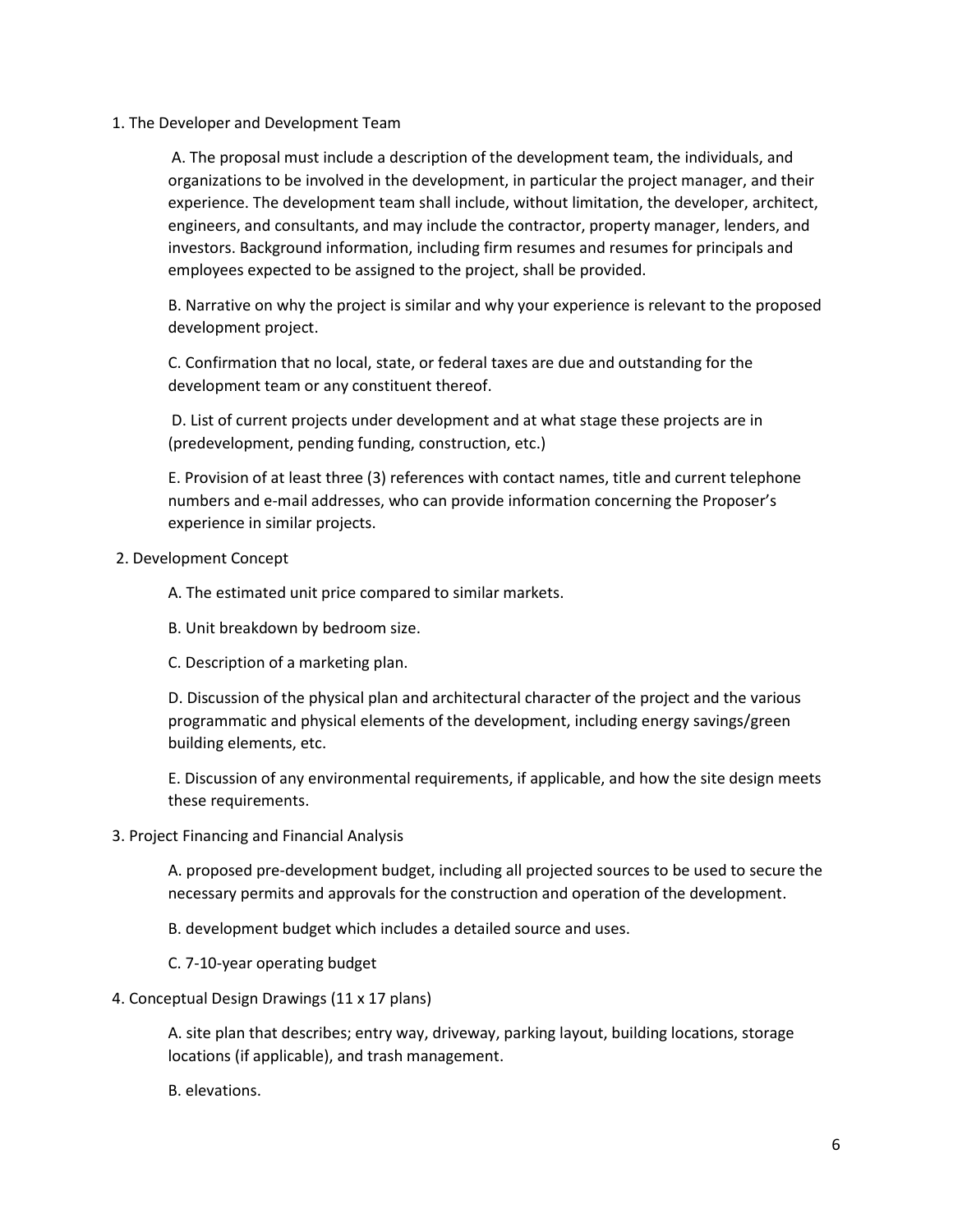- C. typical unit floor plans.
- 5. Implementation Plan and Timetable:

A. Detailed development schedule for all elements of the plan, including key milestones, financing benchmarks, and projected completion/occupancy timeframes, etc.

C. The Proposer should provide a schedule for securing approvals as part of the proposal.

D. The Proposer should note what zoning variances, special permits or modifications are required.

6. Management Plan:

The proposal must include a plan for the ongoing management of the developed facilities. If the Proposer is including a property manager as part of its team, all relevant information as outlined under 'Developer' above should be included as well as details of projects where the Proposer and Manager have worked together before.

#### **VII.SELECTION PROCESS**

- All proposals submitted by the deadline will be opened in public and logged. All proposals will be reviewed and scored by a committee of City Staff and members of the Old Town Development, LLC.
- All information contained in the proposals is subject to Maine's Freedom of Information Act.
- All complete submissions will be narrowed to three (3) finalists. Each finalist will participate in an interview with the selection committee. A finalist will be selected and notified within 10 days of the completion of the final interview. The selected finalists will enter financial contract negotiations and participate in the appropriate transfer of ownership.
- Evaluation of the proposals will be based on the information provided in the Proposer's submission in accordance with the submission requirements of this RFP and any interviews, references, and additional information requested.
- Successful bidder(s) will be notified in writing.

#### **VIII. EXECUTION OF AGREEMENTS**

- Developer is required to apply for a construction permit and submit plan to the planning board no later than 60 days from the transfer or property ownership.
- All contract amendments must be in writing and approved and signed by an authorized official.

#### **REFERENCES**

[https://www.maine.gov/dacf/municipalplanning/comp\\_plans/Old\\_Town\\_2016.pdf](https://www.maine.gov/dacf/municipalplanning/comp_plans/Old_Town_2016.pdf)

<http://www.old-town.org/p/code-enforcement.html>

[http://oldtownftp.bizcompasscloud.com/City%20Website/Documents/Code%20Enforcement/Comp%20](http://oldtownftp.bizcompasscloud.com/City%20Website/Documents/Code%20Enforcement/Comp%20Plan%20-%20Final.pdf) [Plan%20-%20Final.pdf](http://oldtownftp.bizcompasscloud.com/City%20Website/Documents/Code%20Enforcement/Comp%20Plan%20-%20Final.pdf)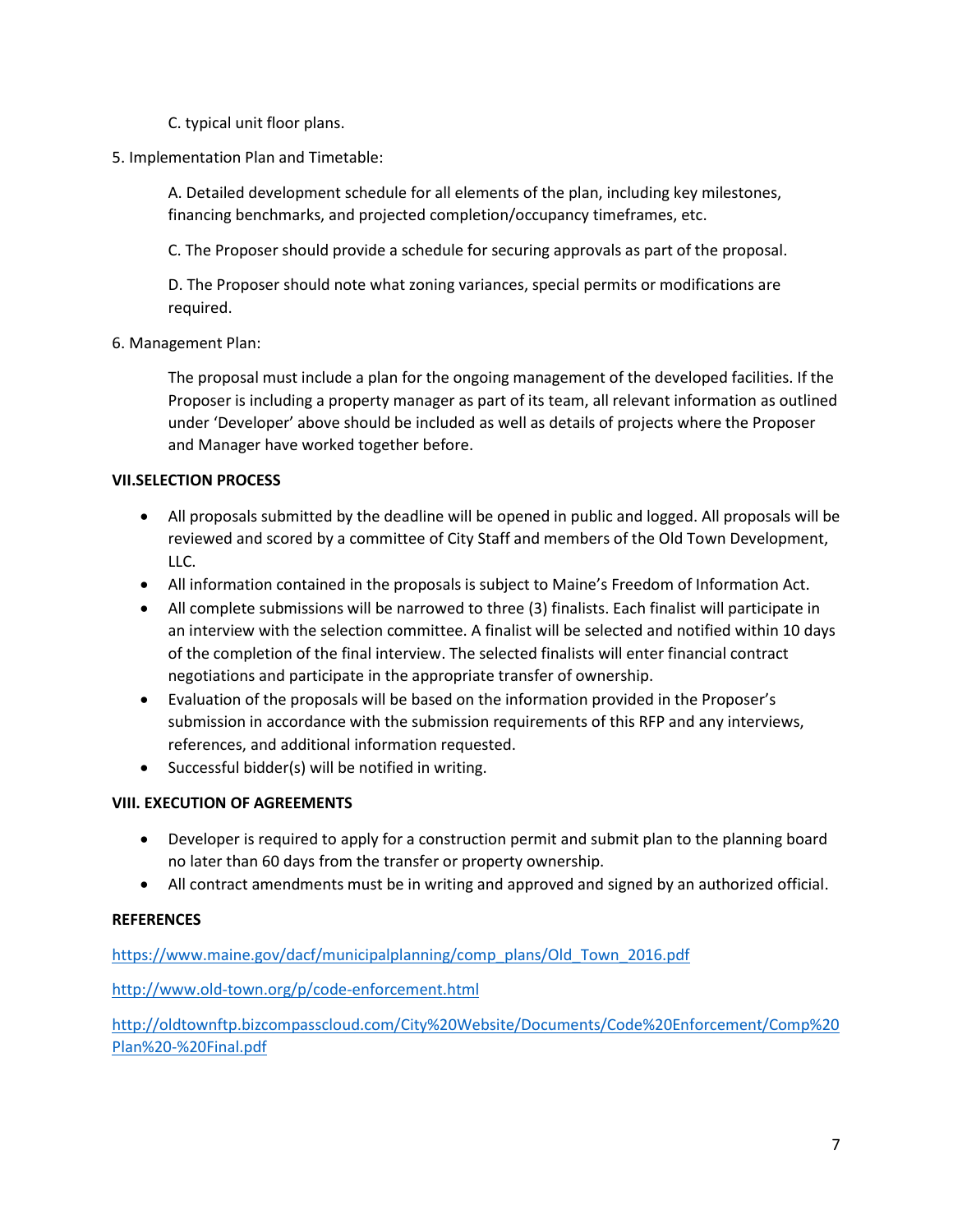### **Tax Map 25: Lot 37**